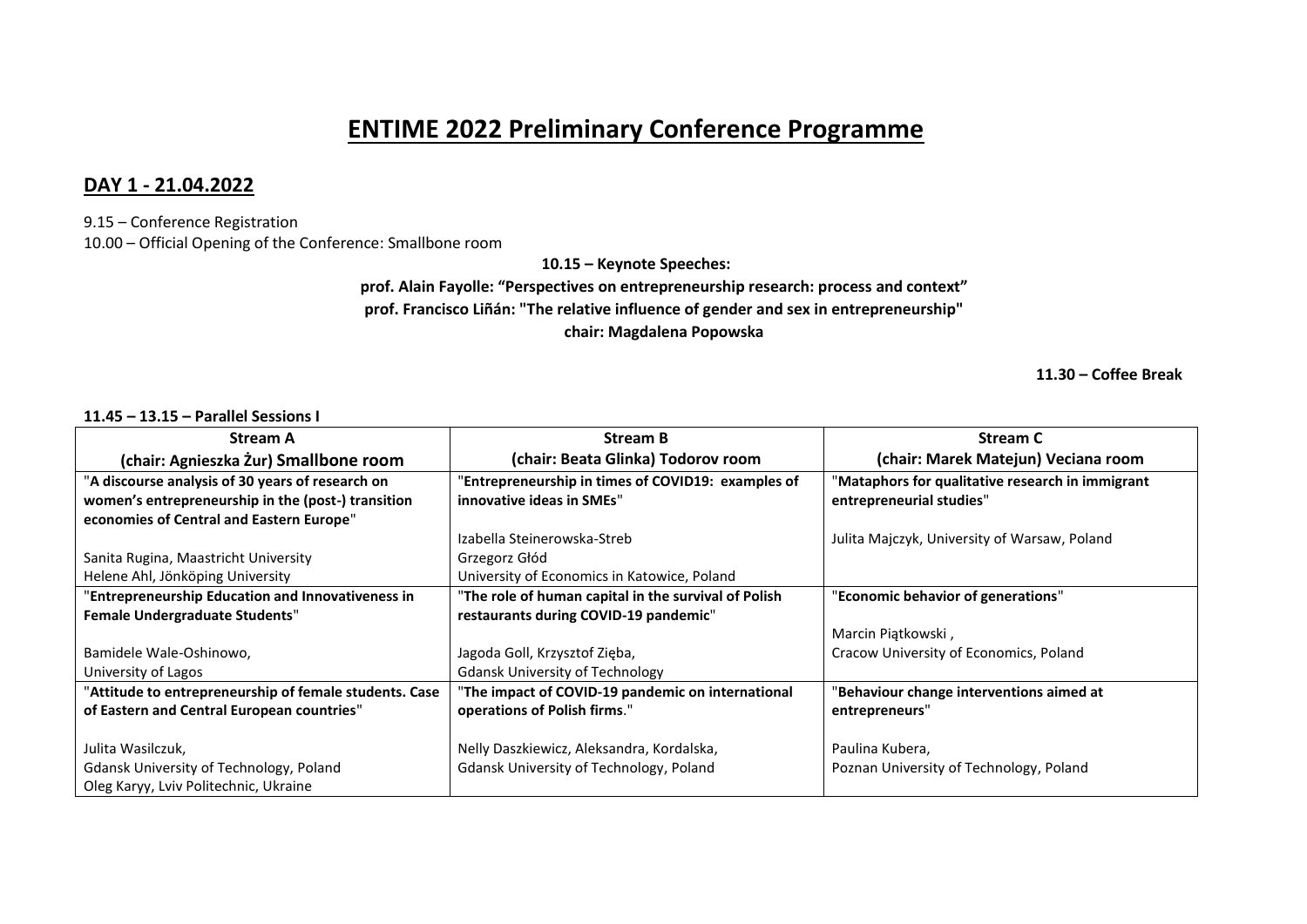## **13.15 – Lunch Break**

#### **14.15 – Methodological Panel Discussion:** *A bumpy road to research success. Pitfalls and traps. (prof. Wojciech Czakon, UJ; prof. Milena Ratajczak-Mrozek, UEP; prof. Przemysław Hensel, UW and Krzysztof Zięba, PG)*

**16.30 – Coffee Break**

| <b>Stream A</b>                                                  | <b>Stream B</b>                                                                |
|------------------------------------------------------------------|--------------------------------------------------------------------------------|
| (chair: Jarosław Korpysa) Smallbone room                         | (chair: Ewa Lechman) Todorov room                                              |
| "Does firm and managerial experience matter for exporting?"      | "The fintech transformation of banking - governance dynamics and socioeconomic |
|                                                                  | outcomes in spatial contexts"                                                  |
| Andrzej Cieślik,                                                 |                                                                                |
| University of Warsaw, Poland                                     | Marta Gancarczyk, Piotr Łasak, Jacek Gancarczyk,                               |
|                                                                  | Jagiellonian University, Poland                                                |
| "Can corporate volunteering support corporate entrepreneurship?" | "Building Trust in Virtual Business Incubators"                                |
|                                                                  |                                                                                |
| Beata Glinka,                                                    | Tatevik Reit,                                                                  |
| University of Warsaw, Poland                                     | University of Bremen, Germany                                                  |
| Aldona Glińska-Neweś,                                            |                                                                                |
| Nicolaus Copernicus University of Torun, Poland                  |                                                                                |
| "Green Deal as a new area of activity for social enterprises"    | "The impact of digital transformation on business development"                 |
|                                                                  |                                                                                |
| Martyna Wronka-Pośpiech,                                         | Justyna Tomala, Maria Urbaniec,                                                |
| University of Economics in Katowice, Poland                      | Cracow University of Economics, Poland                                         |

**16.45 – 18.15 – Parallel Sessions II** 

**19.30 Conference Gala Dinner**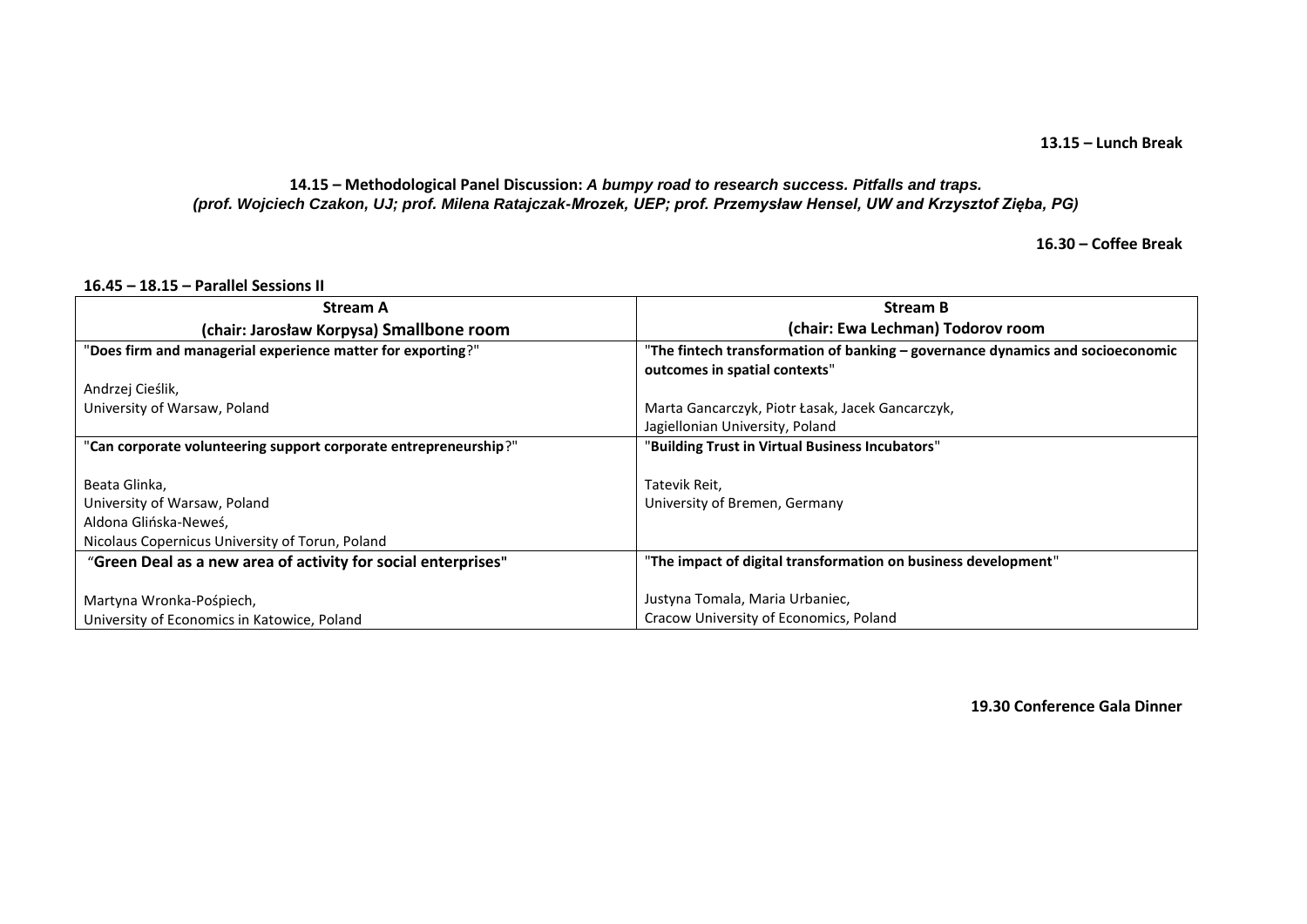## **DAY 2 - 22.04.2022**

**10.30 – 12.00 – Parallel Sessions III**

| <b>Stream A</b>                                                                   | <b>Stream B</b>                                                                 |
|-----------------------------------------------------------------------------------|---------------------------------------------------------------------------------|
| (chair: Nelly Daszkiewicz) Smallbone room                                         | (chair: Marta Gancarczyk) Todorov room                                          |
| "Pushed into necessity? Labor market inequality and entrepreneurship of a         | "The impact of inter-organizational cooperation and entrepreneurial orientation |
| disadvantaged group"                                                              | on firm performance."                                                           |
|                                                                                   | Rafał Kusa,                                                                     |
| Magdalena Smyk-Szymańska,                                                         | AGH University of Science and Technology, Poland                                |
| Joanna Tyrowicz,                                                                  |                                                                                 |
| FAME   GRAPE, Poland                                                              |                                                                                 |
| "Entrepreneurial opportunities: Challenges of conceptual foundations in           | "Career Choice Problem: Modelling Expected Utility Function."                   |
| management research"                                                              |                                                                                 |
|                                                                                   | Jakub Golik,                                                                    |
| Marek Matejun,                                                                    | Gdańsk University of Technology, Poland                                         |
| University of Łódź, Poland                                                        |                                                                                 |
| "Entrepreneurial Identity and Social-Business Tensions - The Experience of Social | "Entrepreneurial behaviors leading to performance in SME: examination with      |
| Entrepreneurs"                                                                    | fuzzy-set qualitative comparative analysis"                                     |
|                                                                                   |                                                                                 |
| Agnieszka Żur, Cracow University of Economics, Poland                             | Marcin Suder, AGH University of Science and Technology in Krakow, Poland        |

**12.00 – Coffee Break**